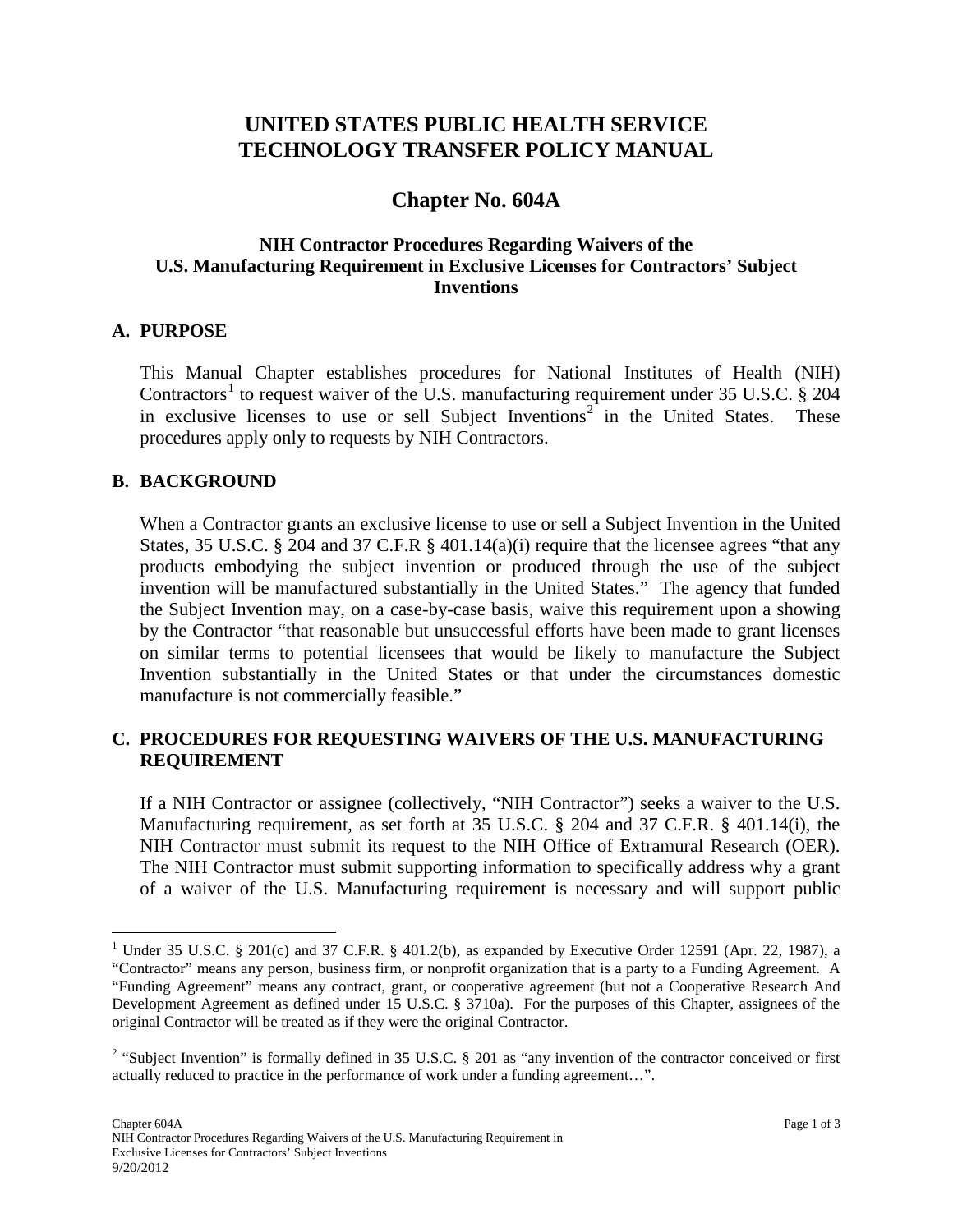health. Evaluation of the U.S. Manufacturing requirement waiver request will **not** begin until the NIH Contractor provides sufficient and detailed information to consider a waiver request. Forms and instructions for submissions to OER are available on the Interagency Edison (iEdison) web site [\(https://s-edison.info.nih.gov/iEdison/](https://s-edison.info.nih.gov/iEdison/) ).

Based on the specific information provided by the NIH Contractor, NIH will consider the waiver request and may grant a waiver upon a determination that either of the following criteria applies: (1) reasonable but unsuccessful efforts have been made to grant licenses on similar terms to potential licensees that would be likely to manufacture substantially in the United States; or (2) under the circumstances, manufacture in the United States is not commercially feasible. Statements by the NIH Contractor must be supported by factual information to be considered. Information that NIH may consider in determining whether either of these two criteria applies includes:

- 1. Reasonable but Unsuccessful Efforts to License:
	- a. The nature of the particular market for the subject invention would suggest a probable range of companies interested in a license is large or small (e.g., a large range would require greater marketing efforts to be "reasonable"). Potentially relevant information might include: The significance of the technology, the availability of alternative products, size and location of intended patient populations, and the degree of regulatory review needed to bring the product to the U.S. market.
	- b. Good faith efforts for marketing the technology to companies willing to manufacture in the United States were unsuccessful. Potentially relevant information might include: (i) number of companies contacted; (ii) methods used for marketing and contacting companies; (iii) types of licenses and terms offered to potential licensees; (iv) comparison of terms offered to potential exclusive licensees that will manufacture substantially in the United States versus to licensees that will not; and, (v) responses of companies to marketing efforts.
- 2. Not Commercially Feasible:
	- a. The circumstances that make foreign manufacture necessary;
	- b. The state of the U.S. market for the potential product, including what companies, if any, make the same or similar products and where such products are manufactured;
	- c. Whether requiring U.S. manufacture will delay entry of the product into the U.S. market, and the effect such delay may have on the public health;
	- d. The part or percentage of products arising from the invention that would be manufactured outside the United States;
	- e. The U.S. manufacturing capabilities of the Contractor's licensee and the efforts made by the licensee to locate, develop, or subcontract for such U.S. manufacturing capabilities;